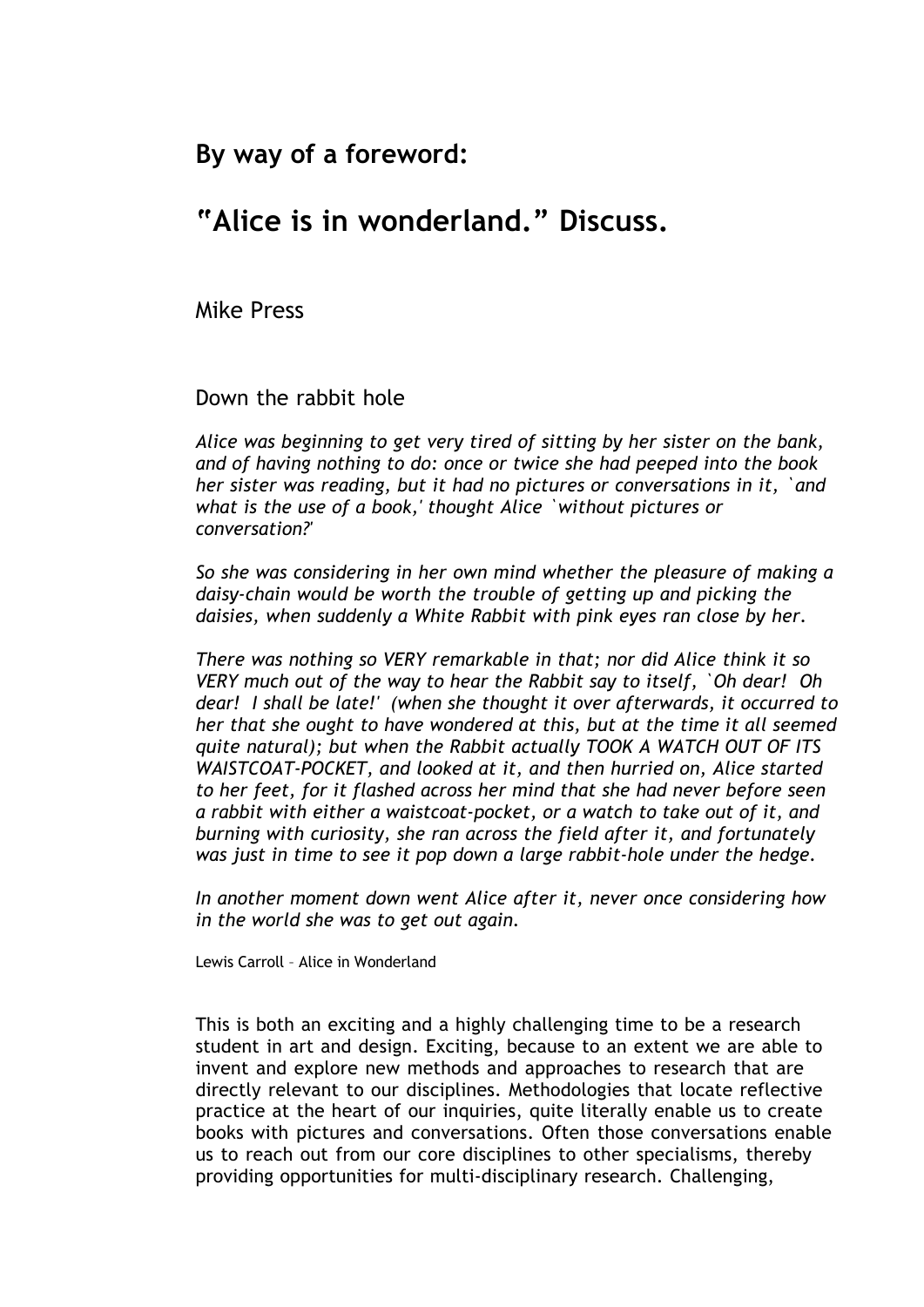because much of this research territory is relatively uncharted. It is easy to get lost down a rabbit hole.

To successfully confront the challenges, to exploit the opportunities and to enjoy the excitement – the very real excitement – that pursuing a research degree presents you with, requires three things: passion, selfconfidence and method.

You – the student – bring the passion. Without passion, without a very real hunger for knowledge and discovery, research cannot happen. We are driven by our sense of wonder, to ask questions and seek their answers, and the research degree provides us with our wonderland. If we lose that sense of wonder – that relentless search for truth and beauty – then the whole enterprise becomes pointless. So the critical thing is to nurture your creative vision, self-critical thinking and passion for your research.

But every wonderland of research presents us with the odd Mad Hatter and potions of criticism that can make us feel very small indeed. Which is where self-confidence and belief in the integrity of our inquiry becomes essential. This is perhaps especially the case in art and design when at times we cross over into other disciplines. "Pretty work," I heard a social scientist say to a PhD student in jewellery, "but I fail to see how this extends our knowledge of human communication."

If art and design research is to demonstrate its unique contribution, then it is incumbent on all of us who practice it to clearly and patiently argue its virtues and value. We should not do this defensively, but assertively from a position of self-belief and confidence. The priority of your research supervisors is to strengthen your confidence and to work with you supportively through those times when it can become severely tested.

So, you bring the passion, your supervisors build your confidence – and this book provides an essential and unique guide to the methods.

Carole Gray and Julian Malins are experienced research degree supervisors in art and design at Grays School of Art in Aberdeen. For over a decade they have been pioneering new methodologies that place creative practice at the centre of the research process. Their distinctive contribution has been to refine ways in which creative art and design practices become research methodologies themselves, exploring and mapping research territories and providing sources for knowledge that can only ever be gained through such practice. Furthermore they have worked with their students in developing visual tools and techniques that both define research questions and communicate outcomes. The use of multimedia as a research tool and means of rendering transparent the dynamic processes of creative practice that drive the research agenda, has also been championed by students and staff at Grays.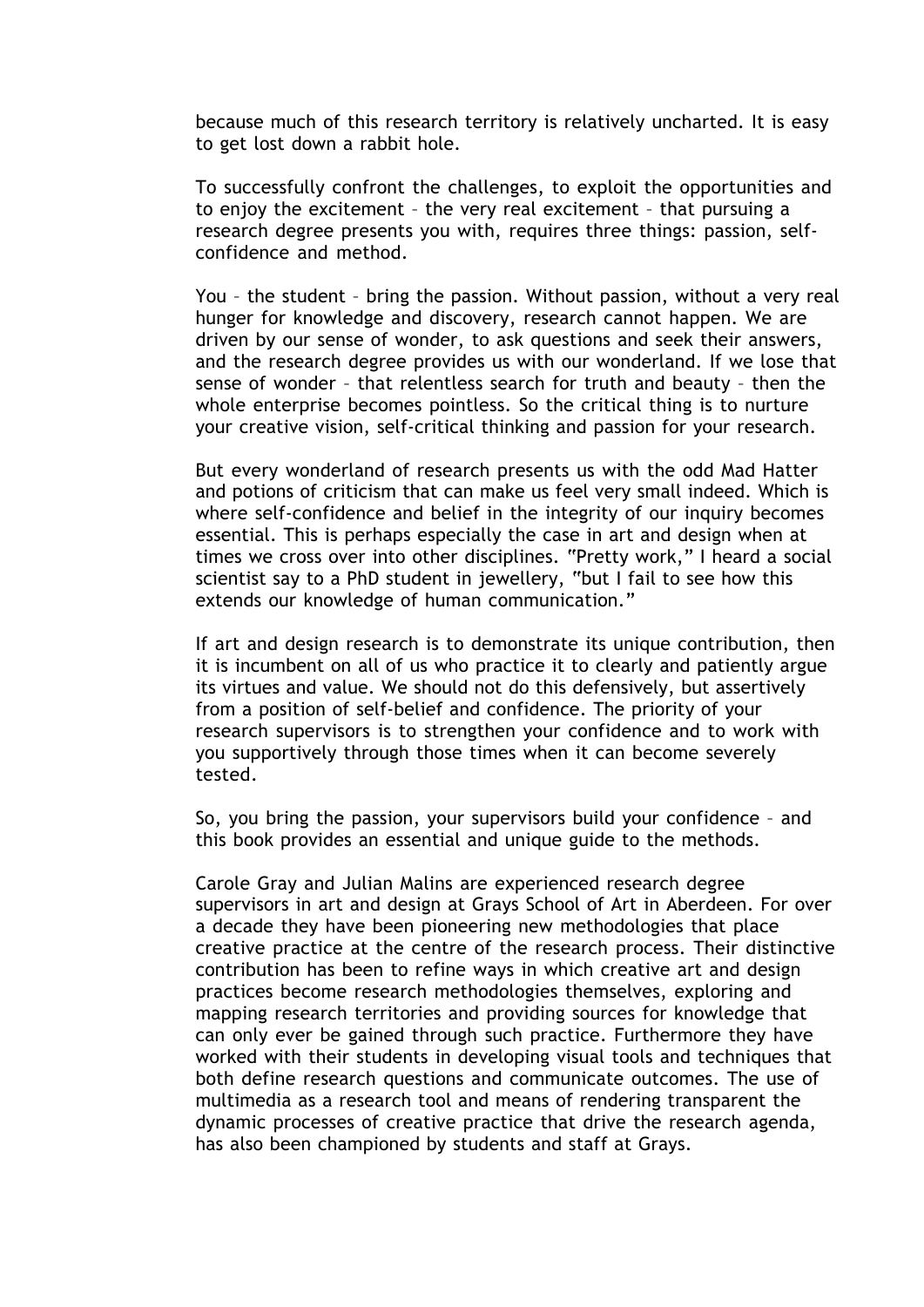The "Grays Approach" to research in art and design has inspired and informed many others, including myself. Most importantly it has resulted in real examples of practice-centred research across diverse areas of inquiry, which have led a cultural and methodological shift in art and design research. This shift has not been without its critics, some of whom have argued – rightly – that the lack of methodological guidance and rigor in practice-centred research can at times lead to inquiries of questionable merit.

You have fallen down a rabbit hole of wonder. To journey through it with any sense of purpose and direction what you really need is some sort of map. There are a number of excellent books that can guide you in terms of methodologies in the social and natural sciences, and some which are of great value in analysing visual material, but to date there has been no text to guide students through those methodologies most directly relevant to research in art and design.

Visualising Research provides such a guide, drawing on the experience of a world class supervisory team, and some pioneering examples of doctoral research. The book takes you on a journey through the research process, helping you to draw your own map, negotiate the challenges of your studies and reach a meaningful, fulfilling destination. This book is certainly not the only one you will need in supporting your research, but my expectation is that it will be a constant companion in the challenging journey ahead of you; providing advice, posing questions and presenting possibilities.

In particular the book will help you to make sense of your broad area of interest and frame a question that can focus your work and thinking. Ultimately it will help you to make that "original contribution to knowledge" expected of research students in any discipline.

At the very outset of a research degree, this objective can feel somewhat daunting. But as you will discover, being original is easy. Making a difference to the world with art and design – that is the real challenge and, I would argue, should be your over-riding mission. Here's a short story for you:

Once upon a time there was a man who owned only three jackets and two ties. According to one account: "he is an unlikely looking hero, with bottle-lensed spectacles straight from the 'boffin' drawer in central casting and the ruddy complexion of a moderately unsuccessful pigfarmer".<sup>1</sup> He went everywhere on a bicycle, and was a Labour district councillor in Cambridge, gaining a reputation for battling on behalf of tenants who were under threat of eviction – usually from property owned by Cambridge colleges. He was also a Cambridge academic himself. Devoted to his students, he would wait until the end of the teaching term before decamping to Silicon Valley.

 $\overline{a}$ 

 $<sup>1</sup>$  John Naughton (2003) Lay it on in shovels for Roger, The Observer, February 16, 2003</sup>